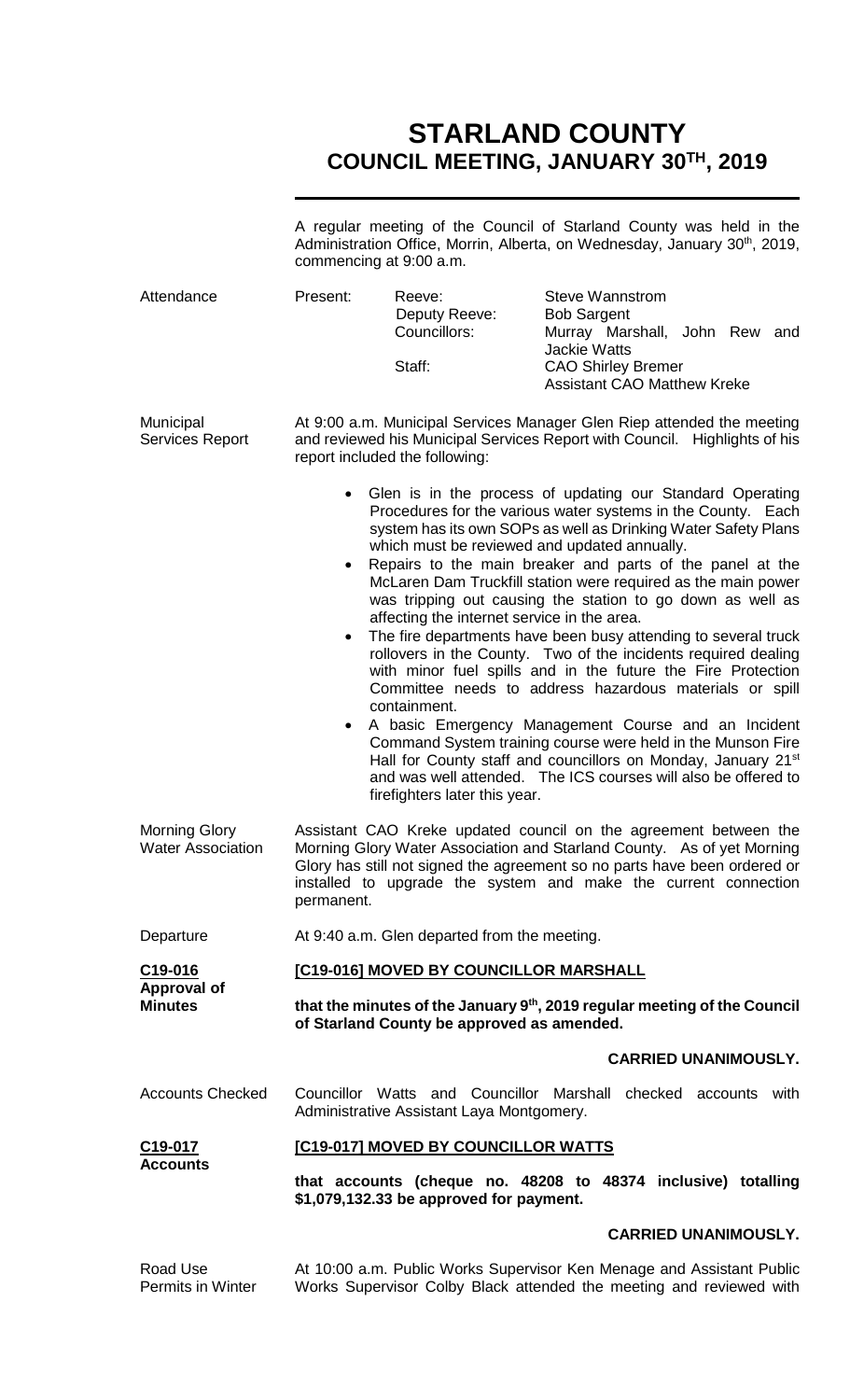Council the issue of Overweight Road Permits. Several residents have requested to be able to haul at 100% over a section of County chip seal roads during the winter months without a permit. After consulting with Road Data and looking at Provincial data on frost depth during the winter months they have advised that significant road damage can be anticipated at 100% even during the winter months.

- Road Use Permits After Hours Currently Assistant PW Supervisor Colby Black is handling approvals of Road Use Permits which sometime come in after hours and on weekends. This conflicts with our overtime and on-call policy and Assistant CAO Kreke will be in contact with Brownlee LLP in order to better understand the legality of this arrangement.
- Departure **At 10:30 a.m. Colby departed from the meeting.** PW Report Public Works Supervisor Ken Menage reviewed the Public Works Report with Council. Highlights of his report included the following:
	- The PW Crew have been hauling gravel, cutting trees, plowing out laneways and sanding streets.
	- The Shop crew have been doing regular maintenance on the County's heavy/light duty equipment.
	- Gradermen have been plowing roads and blading depending on conditions.
	- Ken has been working on human resource issues, road construction planning, salesmen visits, re-designing the on-call schedule and doing bridge inspections.

# **[C19-018] MOVED BY COUNCILLOR WATTS**

**that Starland County accept the tender from Buffalo Jump Contracting of Big Valley for the supply of 15,000m3 of ¾" crushed gravel and 30,000m3 of 1.5" crushed gravel for \$926,100.00 including GST.**

# **CARRIED UNANIMOUSLY.**

Gravel Trucking **Costs** Assistant CAO Kreke reviewed with Council an analysis of costs related to running the annual gravel haul. The current gravel hauling contractors' contract has expired and negotiations will begin this winter as to the terms of a new contract.

Departure **At 12:00 p.m. Ken departed from the meeting.** 

**C19-018 Gravel Tender**

- CAO Report Chief Administrative Officer Shirley Bremer reviewed the CAO Report with Council. Highlights of the report included the following:
	- The Alberta Liqour, Gaming and Cannabis Commission has commenced consultations on the chartable gaming model for the province. In anticipation, the RMA has released its principles and recommendations for the Commission. Community groups are encouraged to submit their comments.
	- Alberta Agriculture and Forestry is funding a three-year pilot program that will recycle agricultural plastics. A grant of \$750,000 has been approved and will assist with the coordination of the recycling program. Grain bags and twine will be a key focus of the program.
	- The RFP documents for the new County Administration and Shop Building have been completed with the documents posted. The closing date for the tender is March  $8<sup>th</sup>$ .
	- The Rumsey Homecoming group are busily preparing for their upcoming 100-year Homecoming this coming summer. The event will take place July 12-14 and plans are well underway. As the County is a major contributor to the Hamlet of Rumsey we will be helping the community to prepare for the event and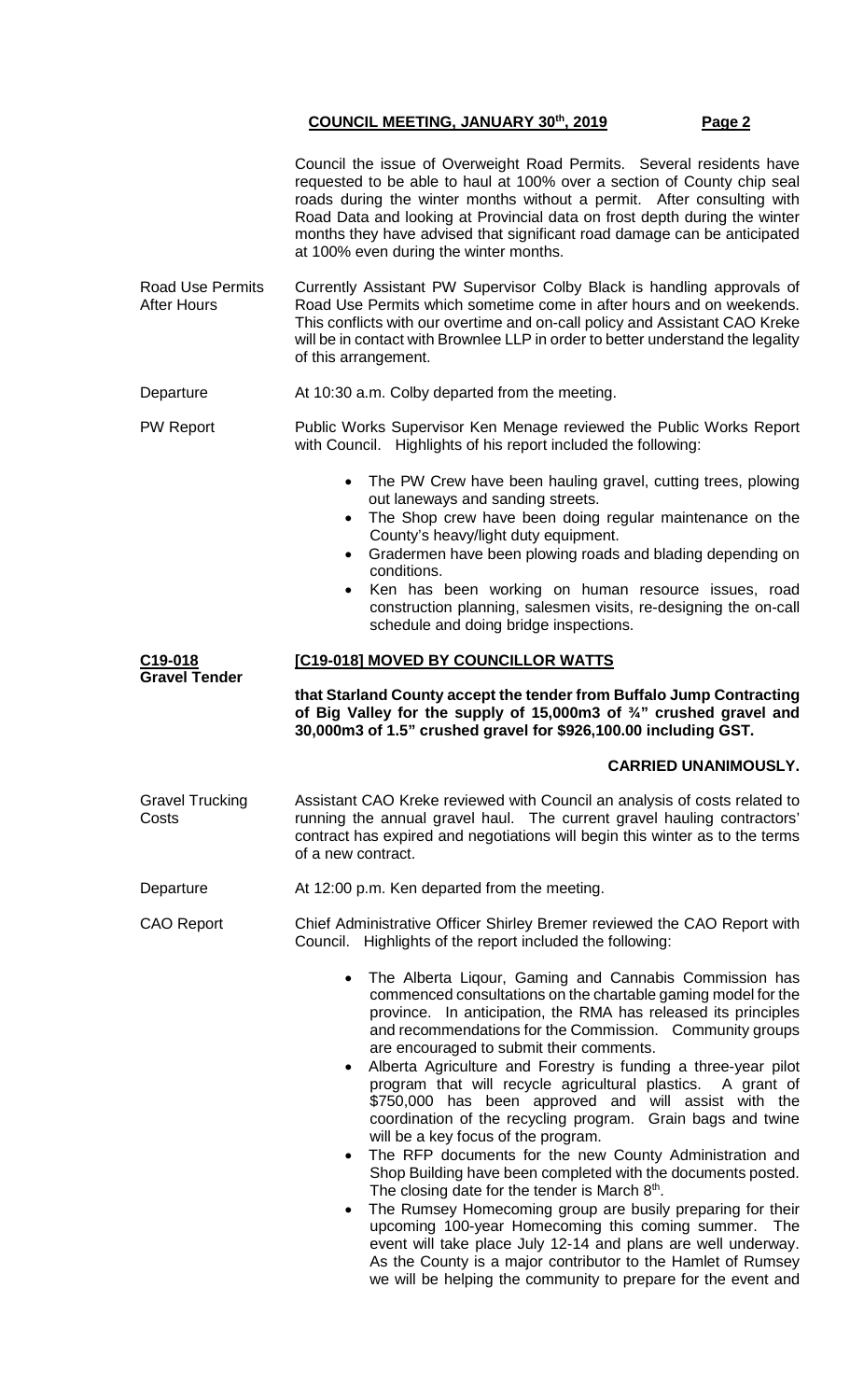will be directing some staff to that work this spring.

- CRMA Zone **Meeting** An agenda for the Central Rural Municipalities Association spring meeting in Stettler was distributed to Council. The meeting will be held in the Stettler Community Hall on Friday, February 1<sup>st</sup>. Two resolutions will be going to the zone for endorsement.
- FCM Program The program for the 2019 Federation of Canadian Municipalities Conference has been released with study tours and partners programs. Delegates and partners must select and register for the programs they wish to attend as space is limited in many of the activities.
- 2019 Requisitions Requisition amounts for 2019 have been received from the Sunshine Lodge in Drumheller in the amount of \$420,201.00, for Palliser Regional Municipal Services in the amount of \$39,096.84, for the Drumheller and District Solid Waste Management Association in the amount of \$82,227.00 and from Red Deer Dispatch Services for Fire Dispatch in the amount of \$7,389.26.

| C19-019<br>Drumheller | [C19-019] MOVED BY COUNCILLOR WATTS                             |
|-----------------------|-----------------------------------------------------------------|
| <b>Seniors Lodge</b>  | that Starland County pay the 2019 requisition from the Sunshine |
| <b>Requisition</b>    | Seniors Lodge in Drumheller in the amount of \$420,201.00.      |

# **CARRIED UNANIMOUSLY.**

Bylaw 1091 Review Concerns have arisen out of Craigmyle as to the correct interpretation of sections of Bylaw 1091. Specifically concerns were raised as to the treatment of agricultural vehicles under the Bylaw. Administration is recommending changes in order to clarify these sections.

### **C19-020 [C19-020] MOVED BY COUNCILLOR REW**

**RMA Spring Conference**

Gaming **Committee** 

**Grants** 

Amateur Team

**that designated staff and councillors be authorized to attend the 2019 Rural Municipalities of Alberta Spring Conference in Edmonton from March 18-20 and that registration and expenses be paid.**

# **CARRIED UNANIMOUSLY.**

- HKRW Notice was received from Henry Kroeger Regional Water Services that 2019 water rates will be increasing from \$2.72/m3 to \$2.78/m3.
- RMA Advocacy Report Card Council was given a copy of the Fall 2018 advocacy report card. The document reports on the government response to the resolutions passed by the RMA.

RMA Charitable The RMA has published its final report on recommendations for the Charitable Gaming Committee. The report features recommendations on pooling revenues, addressing inequalities and regular review.

> Amateur Team Grant requests were received from the Delia/Morrin Mites for 13 participants and the Delia Skating Club for 40 participants. The grant pays \$50 per registered participant.

**C19-021 Amateur Team Grant – Delia/ Morrin Mites [C19-021] MOVED BY COUNCILLOR MARSHALL that Starland County give an Amatuer Team Grant to the Delia/Morrin Mites in the amount of \$650.00 as per Policy 720-31.**

# **CARRIED UNANIMOUSLY.**

| C19-022              | <b>[C19-022] MOVED BY COUNCILLOR REW</b>                             |
|----------------------|----------------------------------------------------------------------|
| <b>Amateur Team</b>  |                                                                      |
| <b>Grant</b> – Delia | that Starland County give an Amatuer Team Grant to the Delia Skating |
| <b>Skating Club</b>  | Club in the amount of \$2,000.00 as per Policy 720-31.               |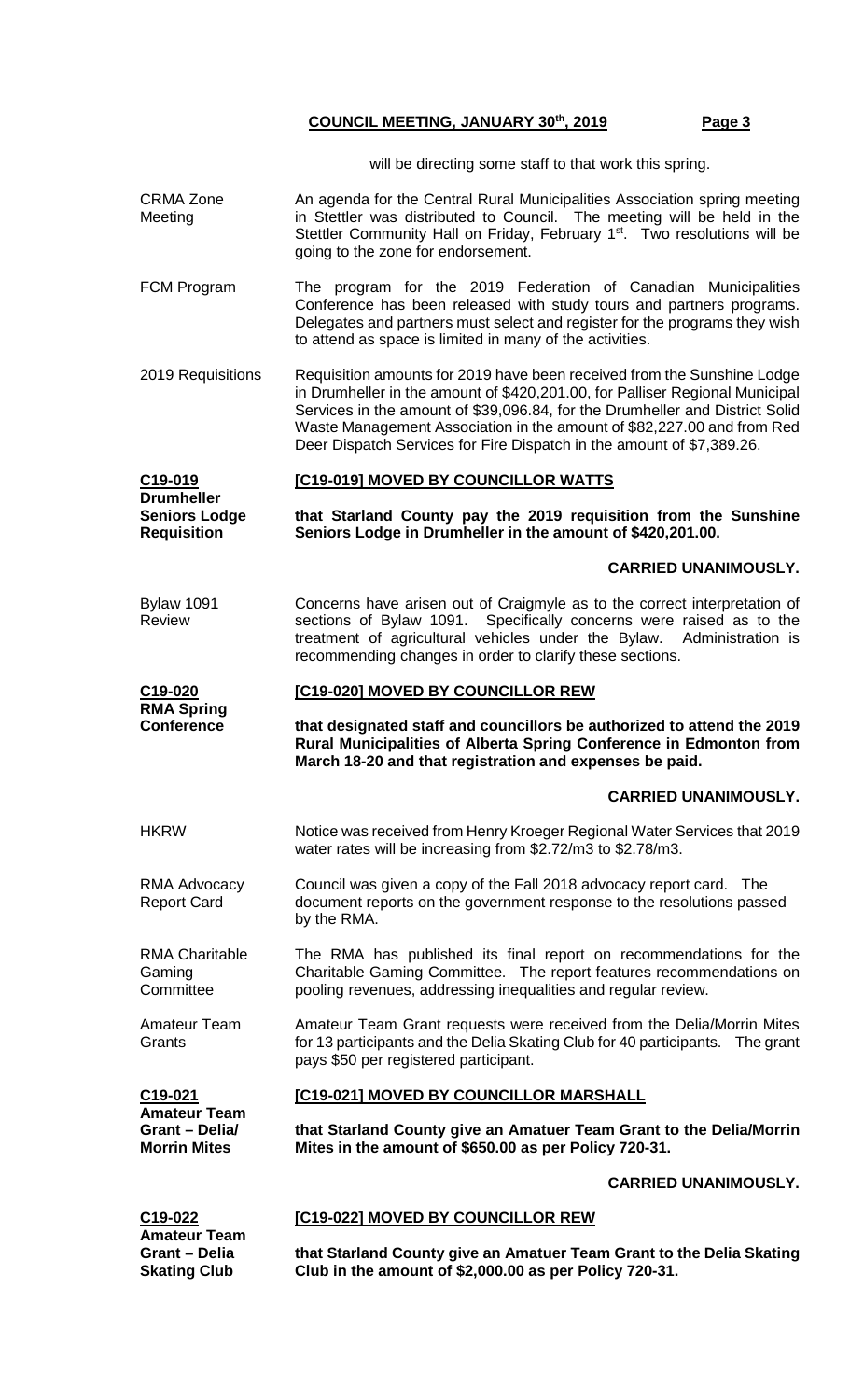## **CARRIED UNANIMOUSLY.**

**Trident** Exploration At 3:00 p.m. representatives of Trident Exploration attended the meeting to discuss Trident's operations in the County. The Company is looking to come up a with a plan to continue operations in the County despite the tough economic situation facing many natural gas producers. Departure **At 3:50 p.m. the delegation from Trident departed from the meeting.** CAO Evaluation As per Section 205.1 of the Municipal Government Act Council is required to perform a CAO Performance Evaluation annually. CAO Bremer presented Council with a copy of the evaluation form used by Starland County employees. **Committee** Reports Each of the Councillors present briefly reported on the various committees to which they are appointed. **Council Communications** Council Communications: i) Alberta Seniors and Housing re: Minister's Seniors Awards ii) Alberta Municipal Affairs re: Minister's Awards for Municipal **Excellence** iii) Alberta Coordinated Action For Recycling Enterprises (CARE) re: Spring Seminar iv) Alberta Order of Excellence re: Nomination Open v) Insight into Government (1 Issue) vi) Rural Municipalities of Alberta • Contact Newsletter (3 Issues) Accounts **Accounts** - see prior motion. A.H. GRADER SERVICE LTD. CK# 48208 4,704.00 A.P.I. ALARM INC. CK# 48209 110.25 AMSA CK# 48210 800.00 CK# 48211 1,077.30 CANADIAN BADLANDS LTD. CK# 48212 1,136.30 CINTAS CANADA LIMITED CK# 48213 82.95 DRUMHELLER CHAMBER OF COMM CK# 48214 223.39 ESRI CANADA LIMITED CK# 48215 1,428.00 FEDERATION OF CANADIAN MUNIC CK# 48216<br>HANNA MEDICAL CK# 48217 HANNA MEDICAL CK# 48217 8,912.90 HECK, BRIAN CK# 48218 171.60 JAGUAR MEDIA INC. CK# 48219 288.75 MARSHALL, MURRAY CK# 48220 496.12 RDRWA CK# 48221 1,033.00 REW, JOHN **CK# 48222** 494.14 SARGENT, ROBERT CK# 48223 130.02 SHARPE, KERRY CK# 48224 147.84 STEWART, KIM CK# 48225 40.00 SUN LIFE ASSURANCE COMPANY CK# 48226 18,953.71 SUN LIFE ASSURANCE COMPANY CK# 48227 155.93 TELUS COMMUNICATIONS INC. CK# 48228 1,104.82 TURRIS COMMUNICATIONS LTD. CK# 48229 270.22 WANNSTROM, STEVE **CK# 48230** 433.76 WATTS, JACKIE CK# 48231 471.38 WILD ROSE ASSESSMENT SERVICE CK# 48232 9,135.00  **Sub-Total: \$ 52,399.73** ACCU-FLO METER SERVICE LTD. CK# 48233 21,415.80<br>ALBERTA GOVERNMENT SERVICES CK# 48234 36.00 ALBERTA GOVERNMENT SERVICES CK# 48234 36.00 ALBERTA ONE-CALL CORPORATION CK# 48235 9.45 CENTRAL REGION AAAF CK# 48236 100.00 COMMUNICATIONS GROUP RED DEER CK# 48237 14,686.52 **ECS SAFETY SERVICES LTD.**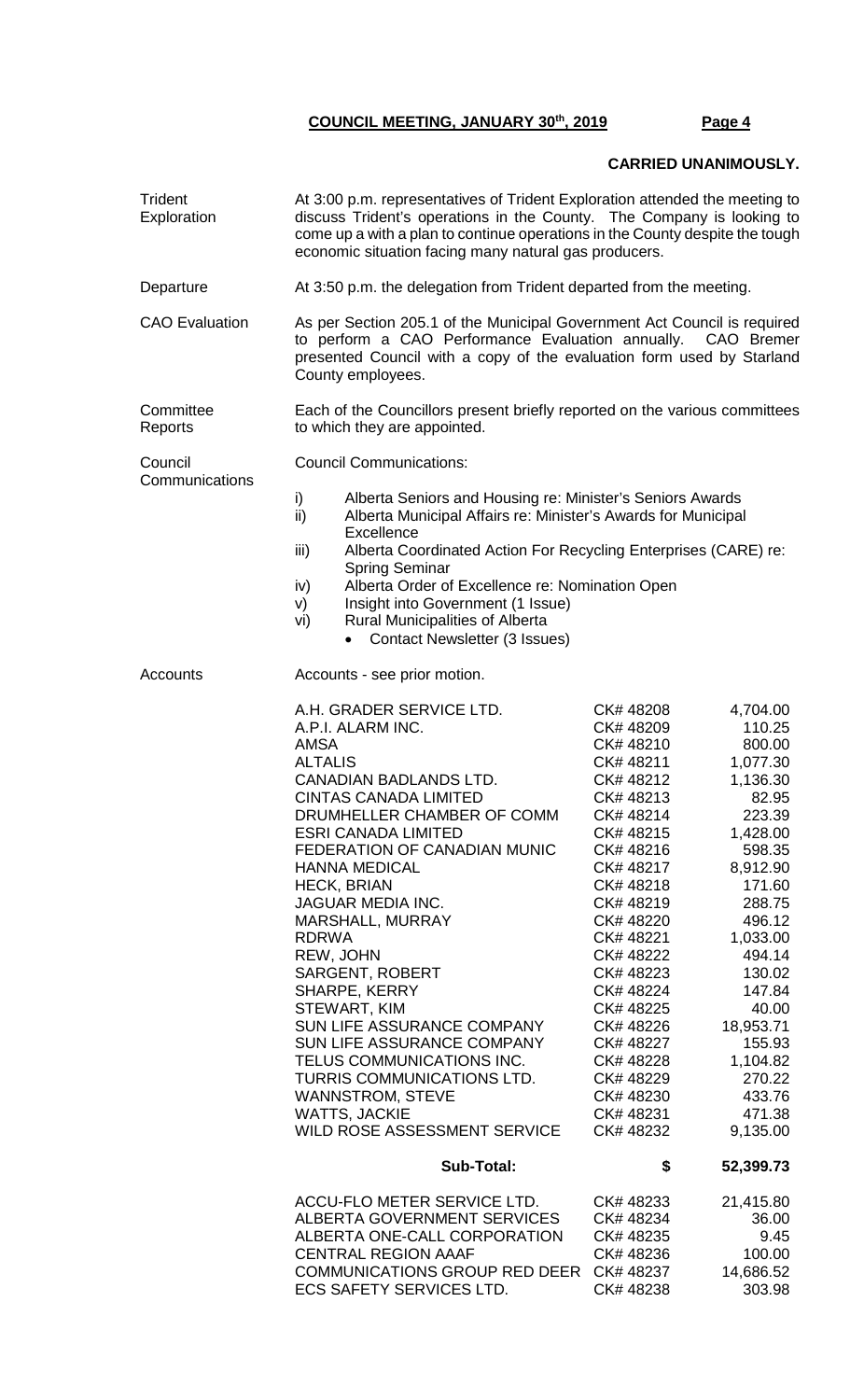| <b>HECK, BRIAN</b><br>HI-WAY 9 EXPRESS LTD.<br><b>HYDRODIG CANADA INC.</b><br><b>IMAGE CRAFTER SIGNS INC.</b><br><b>MORRIN FOODS</b><br>ROADATA SERVICES LTD.<br>STEWART, KIM<br>THE DRUMHELLER MAIL<br><b>VILLAGE OF DELIA</b><br><b>VILLAGE OF MORRIN</b><br>WASTE MANAGEMENT OF CANADA<br>WESTVIEW CO-OPERATIVE ASSN LTD.<br><b>WIART DIRTWORK LTD.</b><br><b>WOLF, TRACY</b><br><b>WSP CANADA INC.</b> | CK# 48239<br>CK# 48240<br>CK#48241<br>CK# 48242<br>CK# 48243<br>CK# 48244<br>CK# 48245<br>CK# 48246<br>CK# 48247<br>CK# 48248<br>CK#48249<br>CK# 48250<br>CK# 48251<br>CK# 48252<br>CK# 48253 | 265.80<br>212.58<br>640.50<br>91.88<br>223.97<br>204.75<br>100.00<br>169.05<br>122.00<br>250.10<br>2,263.74<br>346.10<br>6,793.50<br>1,280.00<br>24,650.49 |
|------------------------------------------------------------------------------------------------------------------------------------------------------------------------------------------------------------------------------------------------------------------------------------------------------------------------------------------------------------------------------------------------------------|-----------------------------------------------------------------------------------------------------------------------------------------------------------------------------------------------|------------------------------------------------------------------------------------------------------------------------------------------------------------|
| <b>Sub-Total:</b>                                                                                                                                                                                                                                                                                                                                                                                          | \$                                                                                                                                                                                            | 74,166.21                                                                                                                                                  |
| ADAMS INDUSTRIAL SUPPLIES INC.<br>AIR LIQUIDE CANADA HEAD OFFICE<br>ATB FINANCIAL MASTERCARD<br><b>DIGITEX CANADA INC.</b><br>FOURLANE FORD SALES LTD.<br><b>GREATWEST KENWORTH LTD.</b><br>HENRY KROEGER REGIONAL WATER<br><b>LOOMIS EXPRESS</b><br><b>RMA FUEL</b><br>STETTLER AGRI-CENTRE<br>WASTE MANAGEMENT OF CANADA                                                                                 | CK# 48254<br>CK# 48255<br>CK# 48256<br>CK# 48257<br>CK# 48258<br>CK# 48259<br>CK# 48260<br>CK# 48261<br>CK# 48262<br>CK# 48263<br>CK# 48264                                                   | 140.91<br>405.57<br>13,172.26<br>488.24<br>66.41<br>272.96<br>9,272.72<br>70.59<br>628.13<br>365.64<br>222.60                                              |
| <b>Sub-Total:</b>                                                                                                                                                                                                                                                                                                                                                                                          | \$                                                                                                                                                                                            | 25,106.03                                                                                                                                                  |
| ALBERTA FIRE CHIEF ASSOCIATION<br>ALLIED DISTRIBUTORS DRUM LTD.<br>DRUMHELLER EQUIPMENT SALES<br><b>DUSTY'S PLUMBING</b><br><b>GOVERNMENT FINANCE OFFICERS</b><br>SOUTH REGION PROVINCIAL ASB<br>TRINUS TECHNOLOGIES INC.<br><b>VERMILION CHAMBER OF COMMERCE</b><br>1325856 ALBERTA LTD.                                                                                                                  | CK# 48265<br>CK# 48266<br>CK# 48267<br>CK# 48268<br>CK# 48269<br>CK# 48270<br>CK# 48271<br>CK# 48272<br>CK# 48273                                                                             | 189.00<br>66.71<br>522.63<br>157.50<br>183.75<br>4,945.50<br>5,546.73<br>90.00<br>37.15                                                                    |
| <b>Sub-Total:</b>                                                                                                                                                                                                                                                                                                                                                                                          | \$                                                                                                                                                                                            | 11,738.97                                                                                                                                                  |
| <b>LAPP</b><br>RECEIVER GENERAL OF CANADA                                                                                                                                                                                                                                                                                                                                                                  | CK# 48274<br>CK# 48275                                                                                                                                                                        | 24,001.40<br>43,589.01                                                                                                                                     |
| <b>Sub-Total:</b>                                                                                                                                                                                                                                                                                                                                                                                          | \$                                                                                                                                                                                            | 67,590.41                                                                                                                                                  |
| ARECEIVER GENERAL OF CANADA                                                                                                                                                                                                                                                                                                                                                                                | CK# 48276                                                                                                                                                                                     | 37,755.76                                                                                                                                                  |
| <b>Sub-Total:</b>                                                                                                                                                                                                                                                                                                                                                                                          | \$                                                                                                                                                                                            | 37,755.76                                                                                                                                                  |
| <b>BRANDT TRACTOR LTD.</b><br><b>RMA TRADE</b>                                                                                                                                                                                                                                                                                                                                                             | CK# 48277<br>CK# 48278                                                                                                                                                                        | 4,736.52<br>11,539.97                                                                                                                                      |
| <b>Sub-Total:</b>                                                                                                                                                                                                                                                                                                                                                                                          | \$                                                                                                                                                                                            | 16,276.49                                                                                                                                                  |
| ACCU-FLO METER SERVICE LTD.<br>ALMOR TESTING SERVICES LTD.<br>ATCO ELECTRIC LTD.<br><b>BIG COUNTRY GAS CO-OP</b><br><b>BROWNLEE LLP</b><br><b>CARO ANALYTICAL SERVICES</b><br><b>CERVUS AG EQUIPMENT LP</b>                                                                                                                                                                                                | CK# 48279<br>CK# 48280<br>CK# 48281<br>CK# 48282<br>CK#48283<br>CK# 48284<br>CK# 48285                                                                                                        | 1,193.64<br>13,650.00<br>37.63<br>626.74<br>290.69<br>33.60<br>779.23                                                                                      |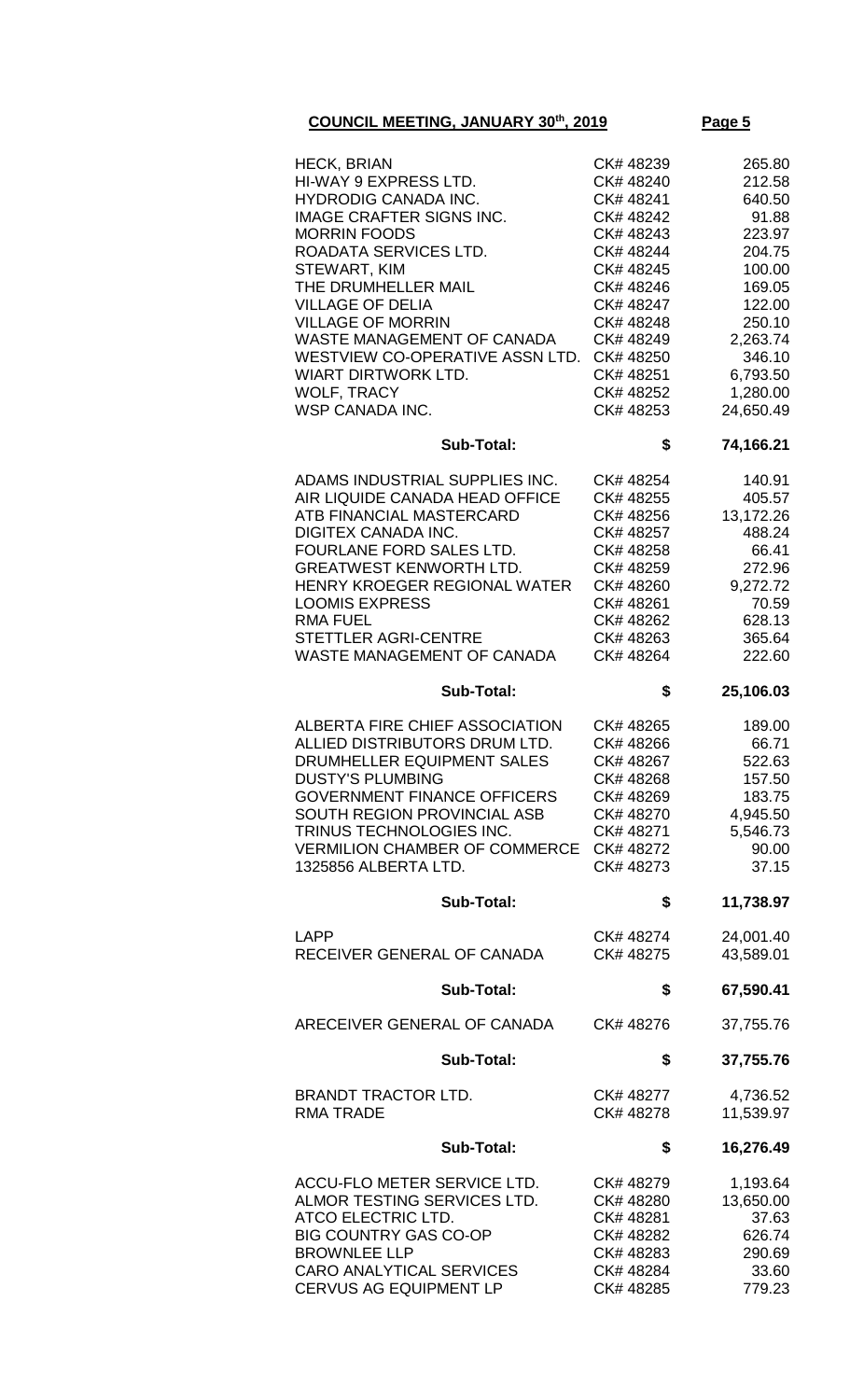| DIGITEX CANADA INC.                                 | CK# 48286              | 519.71             |
|-----------------------------------------------------|------------------------|--------------------|
| DRUMHELLER SOLID WASTE                              | CK#48287               | 81.59              |
| EAST CENTRAL GAS CO-OP LTD.                         | CK# 48288              | 512.03             |
| <b>ENMAX</b>                                        | CK# 48289              | 6,360.02           |
|                                                     |                        |                    |
| <b>FRESON BROS DRUMHELLER</b>                       | CK# 48290              | 201.41             |
| HENRY KROEGER REGIONAL WATER                        | CK# 48291              | 568.83             |
| HI-WAY 9 EXPRESS LTD.                               | CK# 48292              | 516.56             |
|                                                     |                        |                    |
| I.D. APPAREL                                        | CK# 48293              | 859.82             |
| <b>IMAGE CRAFTER SIGNS INC.</b>                     | CK# 48294              | 31.50              |
| <b>JERRY'S LOCK &amp; KEY SERVICE</b>               | CK# 48295              | 73.81              |
| KUHL TUF WEAR LTD.                                  | CK#48296               | 157.50             |
|                                                     |                        |                    |
| LN LAND DEVELOPMENT TECH                            | CK# 48297              | 6,774.39           |
| <b>LAPP</b>                                         | CK# 48298              | 4,083.44           |
| LOWTHER, JOE K.                                     | CK# 48299              | 400.00             |
| MORRIN COMMUNITY HALL ASSOC                         | CK# 48300              | 975.00             |
|                                                     |                        |                    |
| MPE ENGINEERING LTD.                                | CK# 48301              | 12,656.95          |
| <b>OASIS CARWASH &amp; CONVENIENCE</b>              | CK# 48302              | 69.87              |
| OLD MACDONALD KENNELS                               | CK#48303               | 589.05             |
| RECEIVER GENERAL OF CANADA                          |                        | 6,554.26           |
|                                                     | CK# 48304              |                    |
| <b>RMA INSURANCE</b>                                | CK# 48305              | 828.12             |
| 1858097 ALBERTA LTD.                                | CK# 48306              | 237.04             |
| SHRED-IT INTERNATIONAL ULC                          | CK# 48307              | 241.82             |
|                                                     |                        |                    |
| STANTEC CONSULTING LTD.                             | CK#48308               | 6,143.16           |
| STARLAND REGIONAL WATER AUTH                        | CK#48309               | 14,374.10          |
| <b>TAQA NORTH</b>                                   | CK#48310               | 42.00              |
| THE DRUMHELLER MAIL                                 |                        |                    |
|                                                     | CK# 48311              | 1,361.01           |
| <b>TOWN OF DRUMHELLER</b>                           | CK# 48312              | 2,007.35           |
| VALLEN CANADA INC.                                  | CK#48313               | 937.65             |
| WESTVIEW CO-OPERATIVE ASSN LTD.                     | CK#48314               | 1,031.21           |
|                                                     |                        |                    |
| WSP CANADA INC.                                     | CK#48315               | 11,114.87          |
|                                                     |                        |                    |
| <b>Sub-Total:</b>                                   | \$                     | 96,915.60          |
|                                                     |                        |                    |
|                                                     |                        |                    |
| A.H. GRADER SERVICE LTD.                            | CK#48316               | 11,760.00          |
| A&D HARPER TIRE (1979) LTD.                         | CK# 48317              | 455.70             |
| AAGAARD'S UPHOLSTERY                                | CK#48318               | 68.25              |
| <b>ACTIVE GLASS</b>                                 | CK#48319               | 263.81             |
|                                                     |                        |                    |
| ADAMS INDUSTRIAL SUPPLIES INC.                      | CK#48320               | 1,462.81           |
| <b>AFSC</b>                                         | CK# 48321              | 500.00             |
| ALLIED DISTRIBUTORS DRUM LTD.                       | CK# 48322              | 3,002.98           |
| ALTAGAS UTILITIES INC.                              | CK#48323               | 3,360.24           |
|                                                     |                        |                    |
| ARMA                                                | CK# 48324              | 400.00             |
| ATCO STRUCTURES & LOGISTICS LTD.                    | CK# 48325              | 9,870.00           |
| AWARE 360 LTD.                                      | CK# 48326              | 1,834.88           |
| <b>BELL, ZANDRA</b>                                 | CK# 48327              | 1,575.00           |
|                                                     |                        |                    |
| BURT, EDWIN L.                                      | CK# 48328              | 150.00             |
| <b>RECEIVER GENERAL</b>                             | CK# 48329              | 240.00             |
| CERVUS AG EQUIPMENT LP                              | CK# 48330              | 93.14              |
| <b>CLEARTECH INDUSTRIES INC.</b>                    | CK#48331               | 945.00             |
|                                                     |                        |                    |
| DRUMHELLER SOLID WASTE                              | CK#48332               | 41,114.00          |
| DRUMHELLER CHRYSLER LTD.                            | CK#48333               | 106.70             |
| DRUMHELLER SENIORS FOUNDATION                       | CK#48334               | 420,201.00         |
| <b>ECS SAFETY SERVICES LTD.</b>                     | CK# 48335              | 101.33             |
|                                                     |                        |                    |
| <b>EVOLUTION INSPECTIONS</b>                        | CK# 48336              | 1,290.45           |
| <b>FRESON BROS DRUMHELLER</b>                       | CK#48337               | 276.20             |
| <b>GARRY'S WELDING AND SUPPLIES</b>                 | CK#48338               | 78.75              |
| GLOVER INTERNATIONAL TRUCKS LTD. CK# 48339          |                        | 442.74             |
| <b>GREATWEST KENWORTH LTD.</b>                      | CK#48340               | 180.73             |
|                                                     |                        |                    |
| HAMPTON, ALAN W.                                    | CK#48341               | 1,734.46           |
| HI-WAY 9 EXPRESS LTD.                               | CK# 48342              | 402.26             |
| <b>IMAGE CRAFTER SIGNS INC.</b>                     | CK# 48343              | 23.16              |
| <b>KUDRAS, DARA</b>                                 | CK# 48344              | 532.00             |
|                                                     |                        |                    |
| <b>LAKELAND COLLEGE - PESTICIDES</b><br><b>LAPP</b> | CK# 48345<br>CK# 48346 | 60.00<br>23,924.10 |

LONE WORKER SAFETY SOLUTIONS CK# 48347 224.18